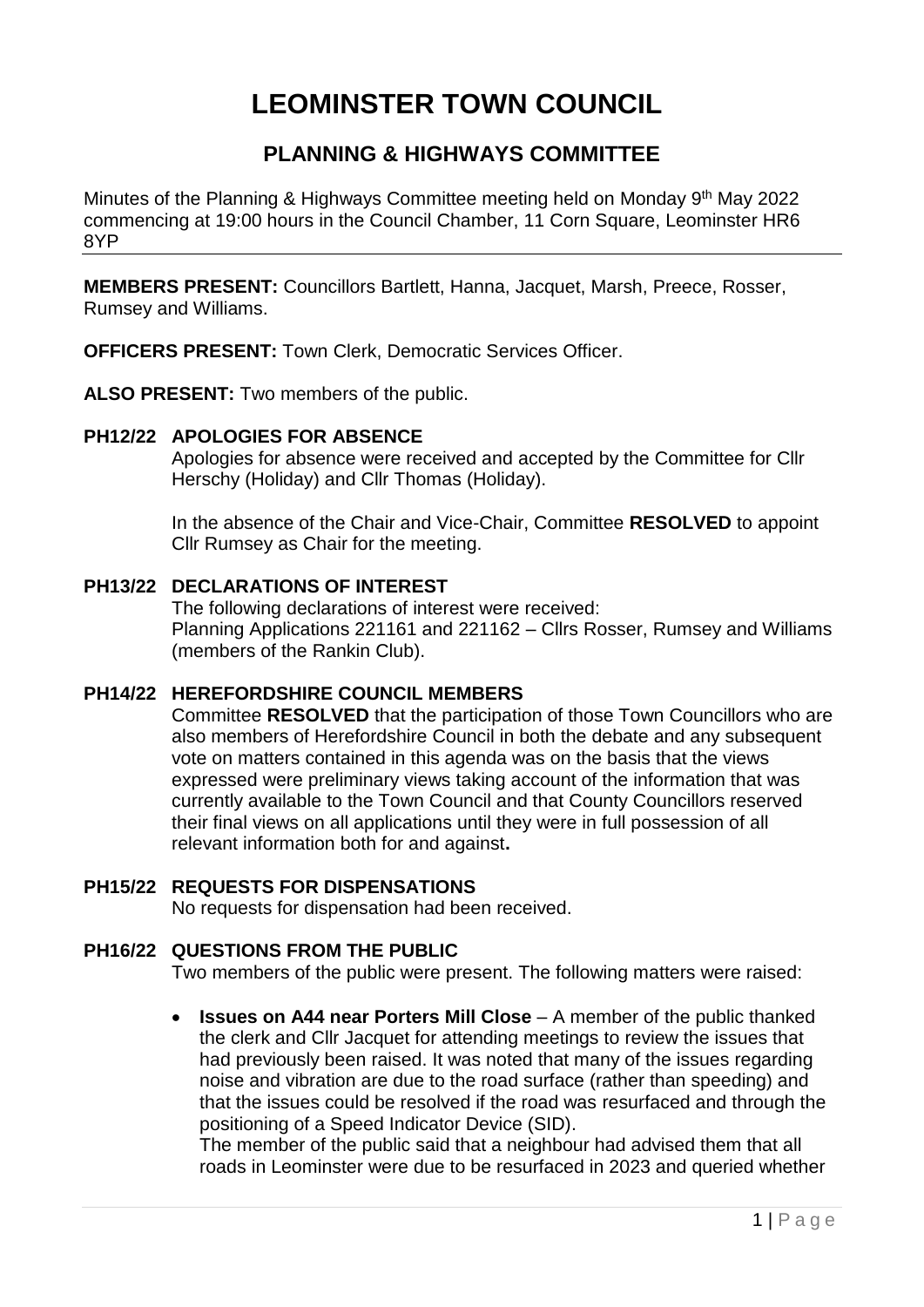this would include Mill Street. Cllr Rumsey advised that this was incorrect. The clerk confirmed that work will be carried out on some roads in the town centre through the High Street Heritage Action Zone scheme.

It was noted that a SID should be located near B&Q. The clerk has contacted Balfour Beatty to confirm the exact location.

A further meeting, with the police, is scheduled for August following a period of traffic monitoring.

The clerk advised that any issues should continue to be reported to the Locality Steward or raised with Balfour Beatty via their website.

 **Proposed access to new health hub** – The clerk confirmed that she had contacted a representative from Frank H Dale Ltd and is in the process of arranging a meeting to discuss the access issues. It was also confirmed that the planning moratorium will apply to the new health hub.

# **PH17/22 MINUTES OF PREVIOUS MEETING**

It was **RESOLVED** that the minutes of the Planning & Highways Committee meeting held on 11th April 2022 be agreed and signed as a correct record.

# **PH18/22 PLANNING**

**(a) Planning applications –** It was **RESOLVED** to submit the following comments to Herefordshire Council:

> **Application no & site address:** Planning Consultation – **221161** – Ranking Club, 5-7 Corn Square, Leominster, Herefordshire HR6 8LR

**Description:** Roof replacement, from concrete tile to Natural Slates. Removal of later dormer windows and repairs to the chimney stacks. Replacement of rainwater goods. Repairs to Sash windows with the reinstatement of 5 no new of windows to the second floor. Facade render repairs and redecoration.

**Applicant(s):** Mr Allan Williams

**Grid ref:** OS 349717, 259034

**Application type:** Planning Permission

**Comment:** Leominster Town Council resolved that, as it has an interest, it will not be commenting on this application. Members of the public are free to make recommendations through the relevant channels.

**Application no & site address:** Planning Consultation – **221162** – Ranking Club, 5-7 Corn Square, Leominster, Herefordshire HR6 8LR

**Description:** Roof replacement, from concrete tile to Natural Slates. Removal of later dormer windows and repairs to the chimney stacks. Replacement of rainwater goods. Repairs to Sash windows with the reinstatement of 5 no new of windows to the second floor. Facade render repairs and redecoration.

**Applicant(s):** Mr Allan Williams

**Grid ref:** OS 349717, 259034

**Application type:** Listed Building Consent

**Comment:** Leominster Town Council resolved that, as it has an interest, it will not be commenting on this application. Members of the public are free to make recommendations through the relevant channels.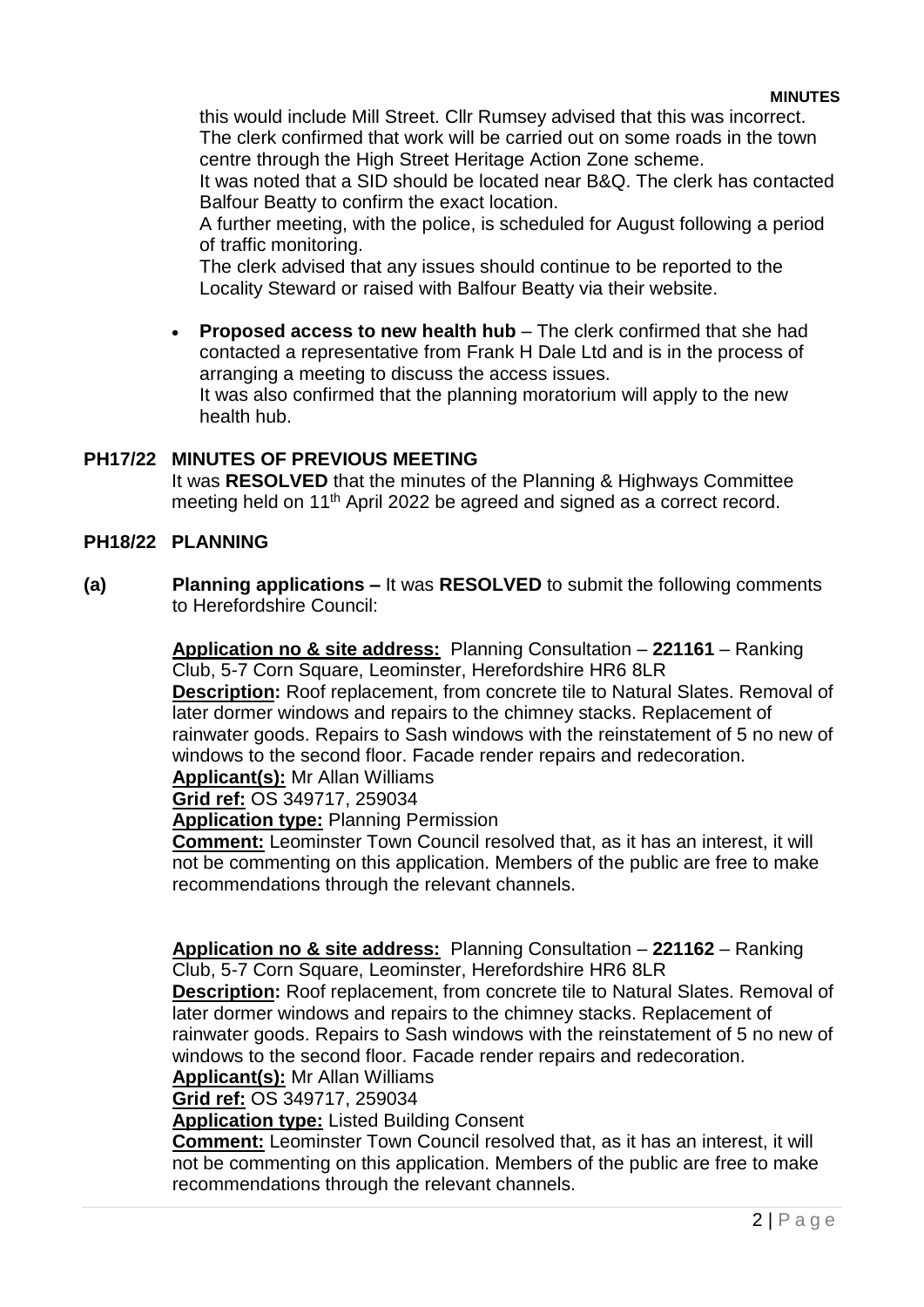#### **MINUTES**

**Application no & site address:** Planning Re-consultation – **190367** – Broad Farm, Leominster, Herefordshire HR6 0AN

**Description:** Proposed change of use of redundant agricultural buildings to mixed B8and E(g)(iii) use. Retrospective

**Applicant(s):** Mr M Sparey

**Grid ref:** OS 349119, 260450

**Application type:** Planning Permission

**Comment:** No Objection provided the building is fitted out to industrial standard. The Town Council Planning & Highways Committee also support the previous comments by Luston Group Parish Council regarding the disapproval of retrospective applications.

**Application no & site address:** Planning Consultation – **221249** – Plot 7ab, Leominster Enterprise Park, Leominster, Herefordshire HR6 0LA **Description:** Erection of new depot including salt barn, fuelling area, garage and wash area, staff offices and facilities, with associated landscaping, access, circulation, external storage and parking areas. **Applicant(s):** National Highways

**Grid ref:** OS 349898, 257795

**Application type:** Planning Permission

**Comment:** Objection

**Application no & site address:** Planning Consultation –**221274** – 51 Etnam Street, Leominster, Herefordshire HR6 8AE

**Description:** T1: Poplar - dismantle and fell to as near ground level as possible. T2: Cypress - fell to ground level. T3: Holly/ivy - reduce the overall crown down to leave at approx wall height Shrubs - clear the lower shrubs, going no further than the bamboo.

**Applicant(s):** Mr Leech

**Grid ref:** OS 34983, 258963

**Application type:** Works to Trees in a Conservation Area

**Comment:** Objection due to the trees being lost in the height of the bird nesting season.

**Application no & site address:** Planning Consultation –**221279**– 198 Ridgemoor Road, Leominster, Herefordshire HR6 8UN **Description:** First floor extension over existing single storey garage creating a

new bedroom and ensuite

**Applicant(s):** Mr Chris Williams

**Grid ref:** OS 34330, 259924

**Application type:** Full Householder

**Comment:** No Objection in principle but the extension should not be used as a separate dwelling.

**(b) Local Plan Policy Options Consultation** – Committee considered the recommendations from Cllr Hanna for completion of the Local Plan Policy Options Consultation Questionnaire. Committee **RESOLVED** to send further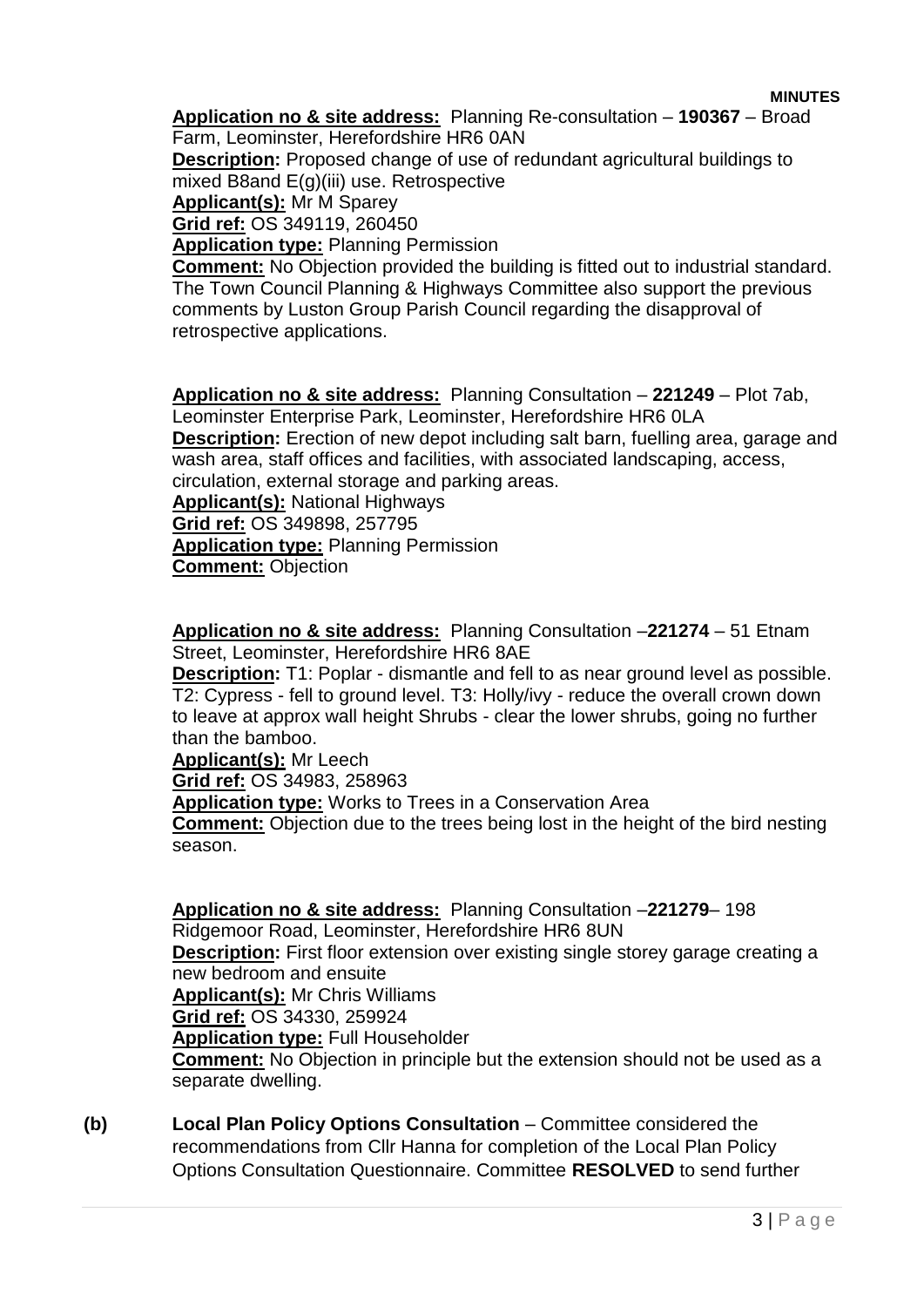responses to the clerk by  $13<sup>th</sup>$  May 2022 in order that the clerk can collate the responses. The clerk will circulate details of additional responses, to Committee members, prior to submission of the questionnaire.

**(c) TREES - 5-day notices** – Committee noted the response, from the Service Manager Built and Natural Environment at Herefordshire Council, regarding the issue of 5-day notices and the planting of replacement trees. The Town Council will be notified when 5-day notices are issued. The clerk will contact the Tree Warden when a 5-day notice has been received. If the Tree Warden is unable to review the notice, the 5-day notice will be forwarded to the Environmental & Grounds Supervisor to action.

# **(d) Rural Settlements Services and Environmental Survey** – Committee

considered the information in the Rural Settlements Services and Environmental Survey. Committee made the following comments:

- Does the number of residential dwellings and population for Brierley include migrant workers in the area because if it does this number seems too low?
- The employment Facilities for Brierley don't seem to include the S&A Davies packing plant.
- The employment Facilities for Wharton don't include at least 5 businesses registered to Wharton Court.
- It was suggested that Brierley might be on the edge of flood risk.
- It was suggested that Ivington should be Yes to flood risk and not on edge.
- **(e) Final Dissertation Report Questionnaire**  Committee completed a questionnaire, for a student at the University of the West of England, regarding the Town Council's working relationship with the Planning Authority.
- **(f) Update on Land at Dukes Walk –** Committee noted an update regarding Planning Application 214329 Dukes Walk. The Planning Authority are considering enforcement action relating to the demolition of the building.

## **PH19/22 DECISIONS**

The following planning decisions received from Herefordshire Council were noted. These were presented at the meeting.

## **Leominster East**

**Number:** P213850/L **Current status:** Determination Made **Decision: Approved with Conditions Type:** Listed Building Consent **Location:** Jazz Hair Studio, The Old School, Burgess Street, Leominster, Herefordshire HR6 8DE **Proposal:** Proposed works to the building to facilitate the creation of a flat on the first floor. Works include creation of an internal glazed entrance lobby, a new fireproof partition wall, removal of existing C20 stud walls, and reinstatement and raising of former sash window on east elevation.

**Comment:** No Objection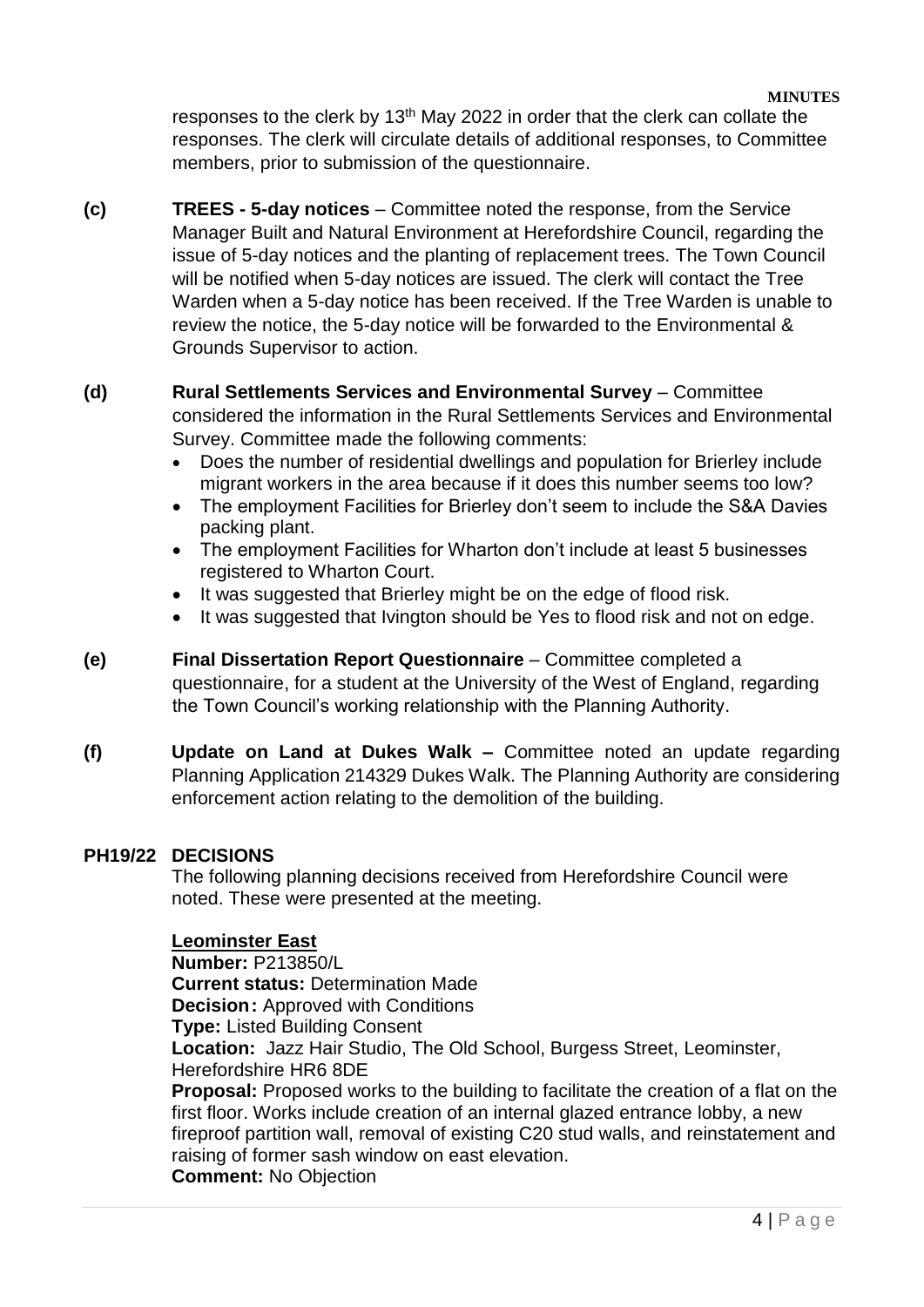# **Leominster East**

#### **Number:** P220396/K

**Current status:** Determination Made

**Decision:** Trees in Cons Area Works Can Proceed

**Type:** Works to Trees in a Conservation Area

**Location:** Dental Surgery, 16 Church Street, Leominster, Herefordshire HR6 8NQ

**Proposal:** Hazel - old coppice now overgrown and causing excessive shading to neighbouring property. Yew tree - removal of some lateral boughs that are overtaking garden and causing excessive shading.

**Comment:** No Objection but as the work to the Hazel in not clearly stated in the application, the Leominster Town Council Planning & Highways Committee request that it is coppiced and not removed.

## **Leominster East**

**Number:** P213282/L **Current status:** Determination Made **Decision:** Approved with Conditions **Type:** Listed Building Consent **Location:** 13 Broad Street, Leominster, Herefordshire HR6 8BZ **Proposal:** Proposed signage to be fixed to the frontage of the building. **Comment:** No Objection

#### **Leominster East**

**Number:** P213283/A **Current status:** Determination Made **Decision:** Approved with Conditions **Type:** Advertisement Consent **Location:** 13 Broad Street, Leominster, Herefordshire HR6 8BZ **Proposal:** Proposed signage to be fixed to the frontage of the building. **Comment:** No Objection

#### **Leominster South**

**Number**: P190071/F **Current status:** Determination Made **Decision:** Approved with Conditions **Type:** Planning Permission **Location:** Laboratory building rear of Barons Cross Lodge, Barons Cross Road, Leominster, Herefordshire **Proposal:** Conversion of Laboratory Building and attached single storey building to a four-bedroom dwelling with garage/workshop. **Comment:** No Objection

#### **Leominster South**

**Number:** P213943/O **Current status:** Determination Made **Decision:** Refused **Type:** Outline **Location:** Land South of Barons Cross Road, Leominster, Herefordshire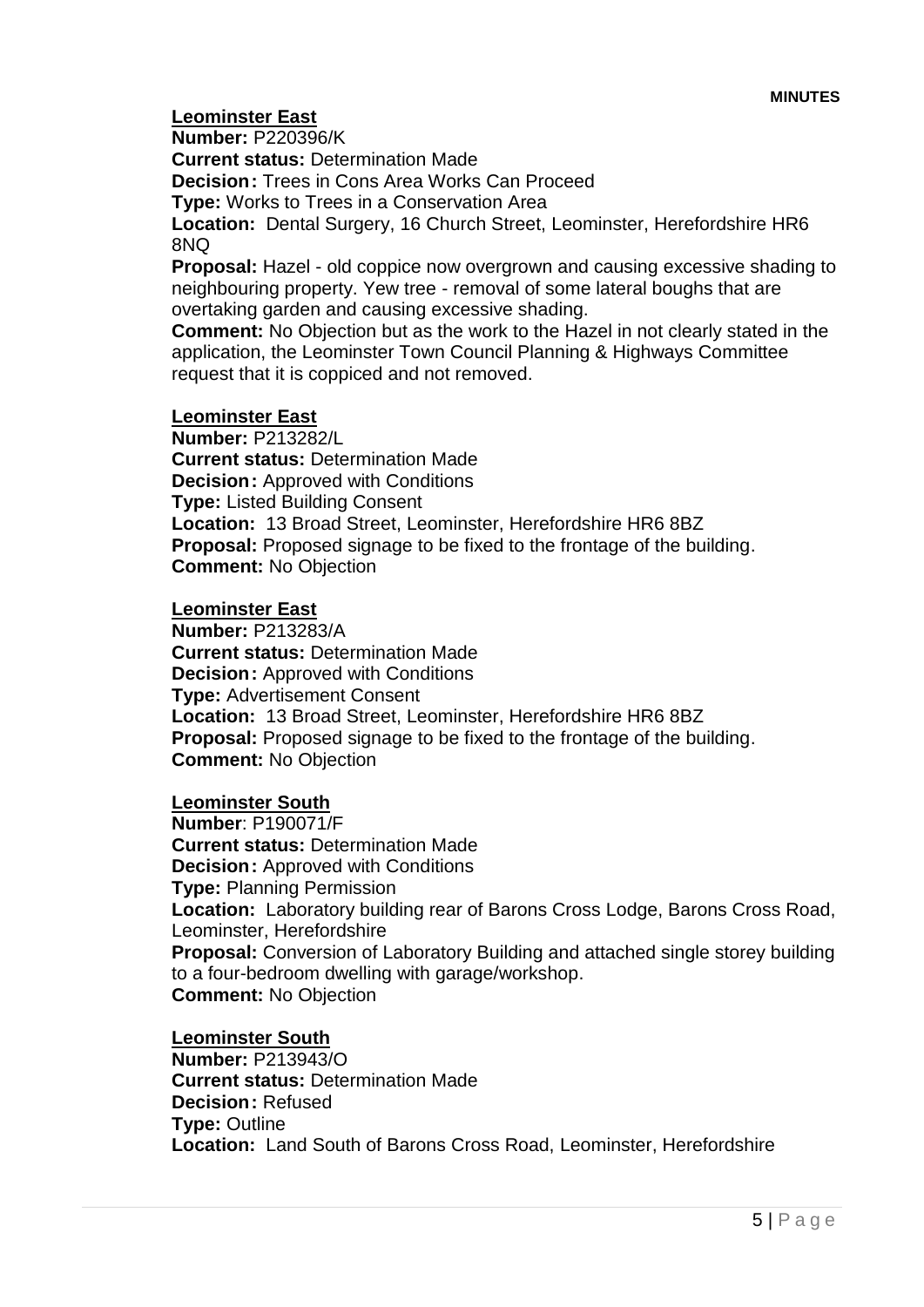#### **MINUTES**

**Proposal:** Outline planning application for the erection of 118 dwellings, public open space and associated works with all matters save for access to be reserved for future approval.

**Comment:** Leominster Town Council object to the planning application on the following grounds:

Access issues - a narrow road at the end of a series of cul-de-sacs. Unsuitability of land for development.

LANP 2 - Development of the Leominster Sustainable Urban Extension will be permitted subject to the criteria in Policy LO2 of the Core Strategy and the following requirements:

(a) A detailed masterplan is in place for the whole site. Individual sites should be signed in accordance with this plan. The development of the site should be phased and designed so the look and the feel of the urban extension is of distinct incremental developments with a variety of layouts including squares,

courtyards, lanes and terraces rather than a uniform housing estate. Good connections to Leominster Town are essential. The application fails on this point. LANP19 Community & Highways Infrastructure - Proposals to create new and improved walking, cycling and public transport routes will be encouraged. This includes the following - Movement to and from Barons Cross. The application fails on this point.

The traffic projection is low with only 30 cars and the traffic counts took place in half term.

Traffic exits onto Ryelands Road from Westfield Walk, Ryelands Road is almost single carriageway due to parking, and also onto Bargates from Westfield Walk. Bargates has been identified as a site with a high level of air pollution.

The application refers to a Transport Plan from the 2011 Census when there was a more up to date Draft Transport Plan in 2019.

The number of houses taken into account (top of Westcroft and Bircher Close) excludes the remainder of houses in Westcroft and surrounding cul de sacs. The flooding potential for the Worcester Road area is serious as the system will be overloaded and Welsh Water have recommended a Hydraulic Modelling Assessment be carried out.

Insufficient supply of potable water for the site.

# **PH20/22 HIGHWAYS AND PARKING MATTERS**

**(a) Highway and Parking Matters –** Committee noted the following parking and highway issues, relating to the Parish of Leominster, that were reported at the meeting:

- **An update on issues reported to the town council regarding Porters Mill Close and A44** – The issues were covered under 'Questions from the Public'.
- **Road Closure Notice / A44 Mill Street, Leominster temporary road** closure Order of the level crossing by Network Rail on 3rd July 2022, 2 days (1 night – between 23:00 – 05:00 only).
- **A49 directional sign** Cllr Preece requested an update on the road signs on the A49, by the OK Diner, which require repositioning as they are causing viewing obstructions. The clerk has raised the matter with the Highways agency and will forward details to the Herefordshire Council Engineering Manager.